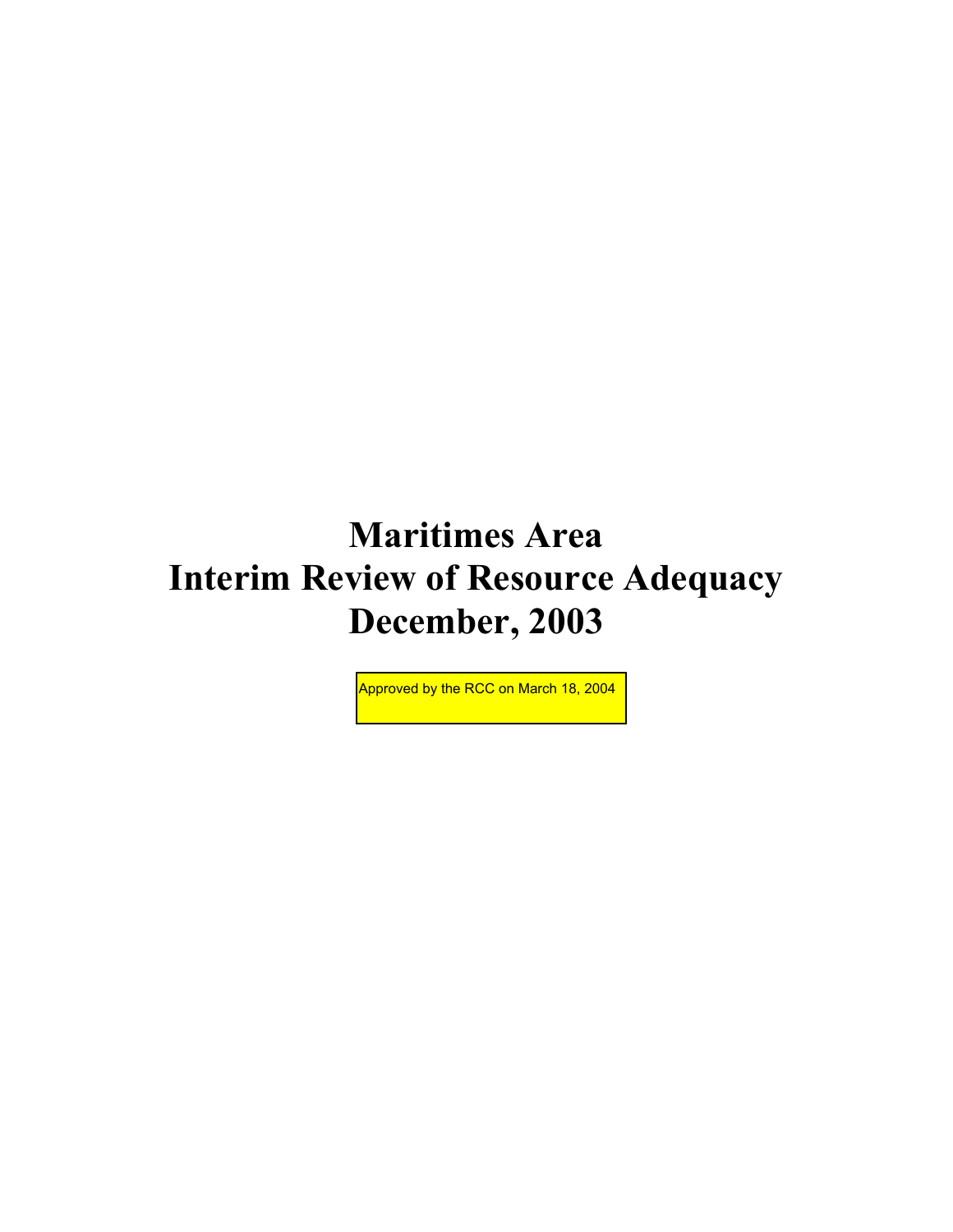# **Executive Summary**

This is the second interim review of the Maritimes Area Triennial Review of Resource Adequacy that was submitted and approved in 2001. The first interim review was approved in September, 2002.

The Maritimes Area is a winter peaking area that includes Maritime Electric Company Limited (MECL), New Brunswick Power Corporation (NB Power) and Nova Scotia Power Incorporated (NS Power) supplying power and energy to the provinces of Prince Edward Island (PEI), New Brunswick (NB) and Nova Scotia (NS), respectively. The Maritimes Area also includes the portion of northern Maine served by the Northern Maine Independent System Administrator (NMISA).

This interim assessment identifies the changes in assumptions that have arisen since the submission of the Triennial Review and assesses the impact of these changes on the results. Results of this assessment demonstrate that the Maritimes Area continues to comply with the NPCC Resource Adequacy Design Criteria.

## **Change in Resources**

There are a number of changes in the resource assumptions of the Maritimes Area:

- During the 2002-2004 period, delays in the installation of new utility generation were only partially offset by new non-utility generation and delays in the retirement of existing units, leading to a net decrease in available resources. This decrease ranged from a high of 50 MW in 2002 to a low of 14 MW in 2004.
- During the 2005-2006 period, the net effect of a revised station service estimate for the converted Coleson Cove plant, together with new utility and non-utility generation resulted in a net resource increase of 196 MW in 2005 and 228 MW in 2006.

While there may be changes in the unit maintenance outage schedule, these have negligible impact on the reliability of the Maritimes Area since they are scheduled to occur during the summer months when the Area has higher reserve margins.

# **Change in Load**

The individual load forecasts of the Maritimes Area utilities have increased as compared to the forecasts used in the 2001 Triennial Review. However, as can be seen in the accompanying figure, the combined Maritimes Area base load forecast for the 2004 and 2005 years has not changed significantly. The increase observed in 2006 is due to the change in the handling of industrial selfgeneration. Instead of being modeled as a reduction of internal load, the industrial self-generation was added to the resources total as non-utility generation. The net effect is a higher overall peak load forecast for the year 2006 and subsequent years.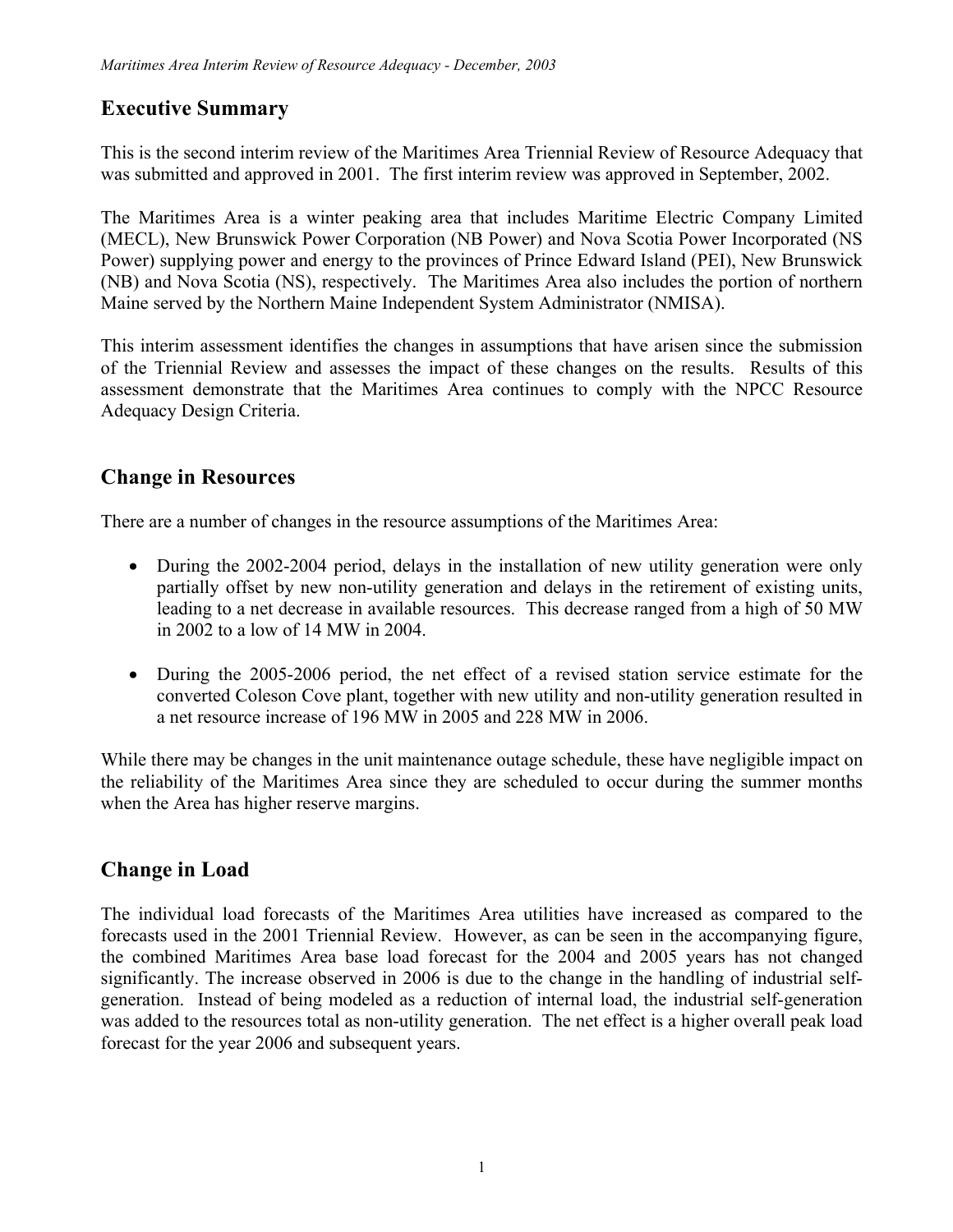

The decrease in forecast load from 2003 to 2004 is primarily attributable to the fact that the actual 2003 load coincidence factor for the Maritimes Area was approximately 1% higher than the average monthly coincidence factors used in combining the individual load forecasts to determine

the Area forecast. Further, in 2003, the peak load of each of the Maritimes Area entities was experienced in February. This was an unusual occurrence. Individual peak loads are forecast to occur in February for NB Power, in December for NS Power and MECL, and in January for NMISA. This also contributes to the observed decrease by, in effect, including another coincidence factor in the determination of the combined load forecast.

#### **Assessment-Base Load Forecast**

The reserve criterion for the Maritimes Area requires a capacity margin equal to the larger of the capacity of the largest unit and 20% of the firm load. The Maritimes Area Triennial Review of Resource Adequacy (2001) demonstrated that adherence to this criterion was in compliance with the NPCC Resource Adequacy Design Criteria. The following table documents the planned reserve for the assumptions of the 2001 review as well as the actual (2002, 2003) and planned reserves (2004- 2006) for this interim review. The planned reserve is greater than the required 20% reserve in all years.

|      | 2003 Interim Review |      |      |         |           |        | <b>Triennial Review</b><br>2001 |           |           |           |      |                |  |
|------|---------------------|------|------|---------|-----------|--------|---------------------------------|-----------|-----------|-----------|------|----------------|--|
| Year | Peak                | Int. | Firm | Cap.    | Reserve   |        | Peak                            | Int.      | Firm      | Cap.      |      | <b>Reserve</b> |  |
|      | Load                | Load | Load | at Peak | Cap.      | Margin | Load                            | Load      | Load      | at Peak   | Cap. | Margin         |  |
|      | МW                  | мw   | МW   | МW      | <b>MW</b> | %      | МW                              | <b>MW</b> | <b>MW</b> | <b>MW</b> | МW   | %              |  |
|      |                     |      |      |         |           |        |                                 |           |           |           |      |                |  |
| 2002 | 5170                | 540  | 4630 | 6121    | 1491      | 32.2%  | 5134                            | 533       | 4601      | 6171      | 1570 | 34.1%          |  |
| 2003 | 5327                | 478  | 4849 | 6221    | 1372      | 28.3%  | 5205                            | 536       | 4669      | 6259      | 1590 | 34.1%          |  |
| 2004 | 5257                | 451  | 4806 | 6268    | 1462      | 30.4%  | 5266                            | 540       | 4726      | 6282      | 1556 | 32.9%          |  |
| 2005 | 5332                | 462  | 4870 | 6344    | 1474      | 30.3%  | 5310                            | 544       | 4766      | 6198      | 1432 | 30.0%          |  |
| 2006 | 5417                | 463  | 4954 | 6349    | 1395      | 28.1%  | 5205                            | 547       | 4658      | 6171      | 1513 | 32.5%          |  |

*Note: 2003 Interim Review - Peak Loads for 2002 (5170) and 2003 (5327) are actual loads.*